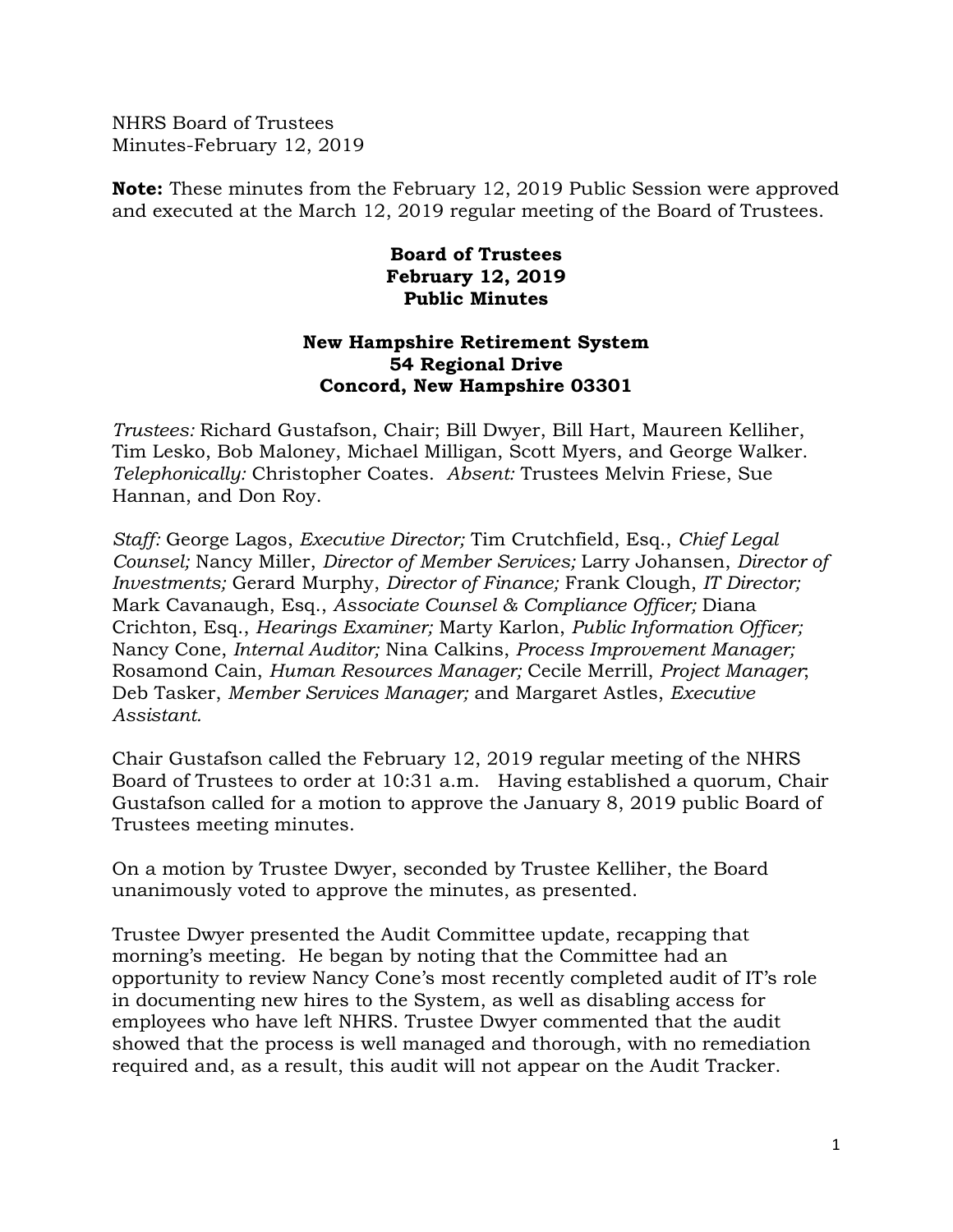Mr. Dwyer noted that this month's Audit Tracker has four items remaining and it is expected that all four will be remediated in March.

The Audit Committee reviewed the 2019 Audit Plan. The next item to be addressed relates to System User Access Rights, and preliminary work on this audit has begun. The Committee also reviewed the status of the Data Security Remediation efforts and Trustee Dwyer reported that 64% of the identified items are complete. It is expected that eight or nine more of the remaining items will be resolved in March.

Trustee Dwyer reported that most of the process enhancement recommendations provided by Plante Moran have been addressed. Lastly, he noted that the Committee has received an update from Gerard Murphy, Director of Finance, on the actuarial audit of GRS by Segal. Segal and GRS have been exchanging information and a draft report from Segal is expected in late April.

Chair Gustafson reporting for Trustee Roy of the Governance Committee noted that the Committee last met on January 8th and discussed the RFI, which was issued to five providers for paperless Board meetings. Legal staff will review the two responses received.

He also noted that the Governance Committee discussed the adoption of a Data Security Policy, as recommended in the Data Risk Assessment Project Plan.

Trustee Kelliher reported that the Independent Investment Committee (IIC) met on January 25th. Investment returns were reviewed, and a work plan was approved for the 4th quarter. The IIC heard from Megan Greene of Manulife on global macroeconomic topics, and NEPC provided a presentation on Capital Market Assumptions. The IIC also reviewed and discussed the structure of the Public Markets portfolio.

Trustee Kelliher noted that after the capital markets bottomed on December 24, 2018, the markets have rebounded and have done exceptionally well. Since the beginning of the calendar year, the S&P 500 is up more than 8%, and international markets are trailing a bit but still in a positive position, with continuing improvement.

Director of Investments Larry Johansen reported that performance for the fiscal year to date was down  $-4.3\%$  as of  $12/31/18$ , but noted that S&P 500 is presently up over 8%, non-US equity is up over 7%, and Fixed Income is up over 1%. He then reported on positive news regarding the Plan's rankings relative to peers. For the fiscal year to date through 12/31/18, NHRS ranks in the top quartile; and for 1-, 3-, 5- and 10-year time periods, NHRS ranks in the top decile and ahead of 85% of NHRS' peers for 20 and 25 years.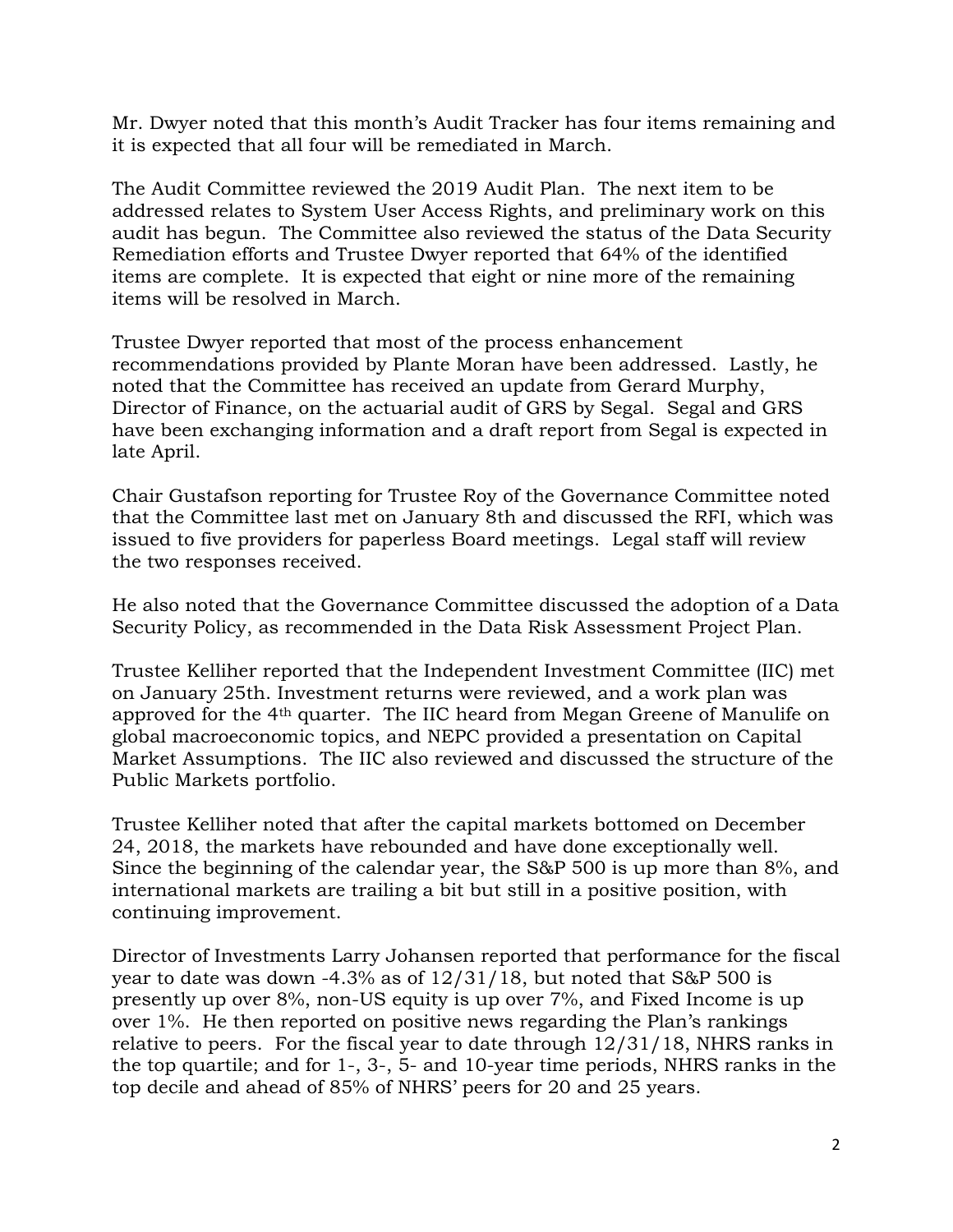Mr. Johansen reported that the first calendar quarter for the IIC would be very busy because they are working with NEPC on an asset liability study and a liquidity analysis, with the preliminary results being very positive. In March, the IIC will be working with NEPC to provide any suggested changes to the asset allocation targets and ranges. Mr. Johansen noted that he is not expecting any changes at the asset class level, although the IIC may make adjustments below the asset class level.

Trustee Myers provided the Legislative Committee report, highlighting the February 7th Legislative Committee meeting, and noting that Public Information Officer Marty Karlon gave the Committee the latest update on the Legislative Tracker as of February 5th. Trustee Myers commented on several bills relative to NHRS, including HB 110, HB 116, HB 497, HB 616, HB 675, and SB 28.

Mr. Karlon added that the House Executive Departments and Administration Committee scheduled Executive Sessions this week on HB 418, HB 616, HB 629, and HB 675. He reported that the Senate is scheduled to vote on SB 28, the IIC composition bill, on February 14th, and that the House will be voting on HB 110, HB 116, and HB 497 the same day.

Trustee Walker reported on the February 8th Benefits Committee meeting. During public session, the Committee received an update from Attorney Crutchfield on the status of the salary continuance review process. This discussion stemmed from the Scaglione matter that the Board considered in November 2018. Attorney Crutchfield noted that staff was able to create a search of imaged records through Pension Gold for any member for whom a salary continuance form had been submitted, since the law changed effective July 1, 2014. That search identified 1,128 such records. Staff is now auditing the accuracy of those imaged data records to determine possible next steps.

Next, Trustee Walker reported that in non-public session, the Benefits Committee had reviewed two disability re-examination situations and a recoupment matter.

Once back in public session, the Benefits Committee voted unanimously to recommend to the full Board that it waive any further re-examinations for J.M. and M.C.

On a motion by Trustee Walker, seconded by Trustee Hart, the Board unanimously voted to enter into non-public session, under RSA 91-A:3, II(c), to discuss both a disability matter, under the Benefits Committee report, and a personnel matter, under review by the PPCC. A roll call vote was taken.

On a motion by Trustee Walker, seconded by Trustee Hart, the Board unanimously voted to conclude the non-public session.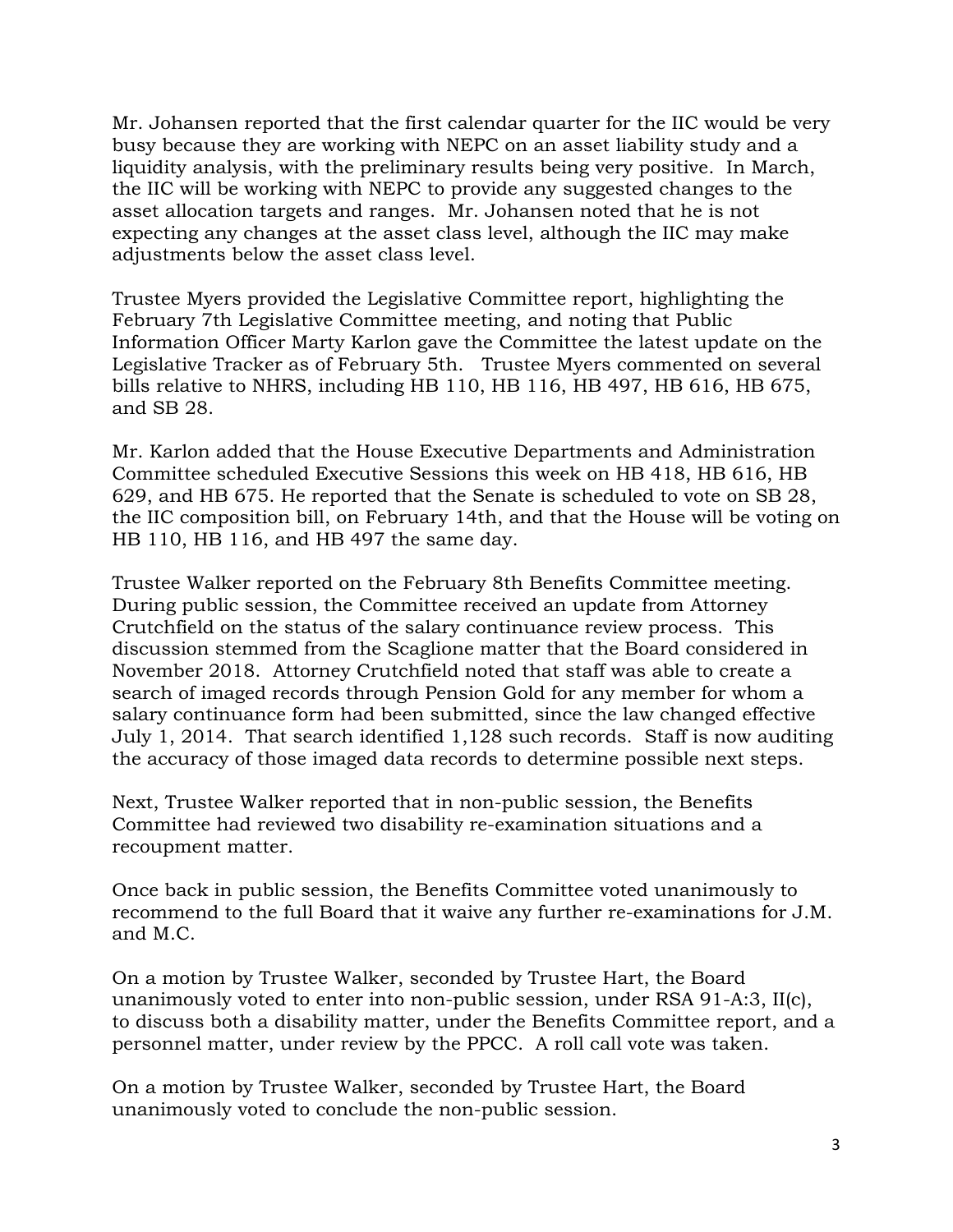No action was taken during the non-public session.

On a motion by Trustee Walker, seconded by Trustee Hart, the Board unanimously voted to accept the Benefits Committee's recommendation to waive any further re-examinations for J.M. and M.C.

Trustee Hart reported on the PPCC meeting held February 5th, noting that the primary discussion regarded the Executive Director's annual performance evaluation. In addition, the PPCC received an update on PGV3 staffing.

Executive Director Lagos gave his Executive Report, noting that staff scored 95.50% on key performance measures this past month. He also noted that staff and the Board are about to develop the 3-year rolling strategic plan for Fiscal Year 2020 and beyond. At the next Board meeting, he will present the "Preserve, Achieve, and Avoid" exercise, which categorizes actions or activities that NHRS wishes to continue; those it wishes to achieve; and those that NHRS wishes to avoid.

Executive Director Lagos then turned the Board's attention to the quarterly report for NHRS' Member Satisfaction Survey Summary and noted that the summary provides a high-level overview of survey results for Member Services. NHRS strives to meet a goal of 95%, and Mr. Lagos added that NHRS staff excels in its personal interactions with members and retirees.

Project Manager Cecile Merrill, reported the PGV3 Project kick-off meeting was held on January 24th in two sessions, so that all staff could attend. LRS and LRWL were on site and multiple LRS representatives presented the different phases of the project for staff.

Ms. Merrill reported that currently, the PGV3 Team is working on project plan documents and that out of seven, five were approved, and two are under review, with the expectation of having those approved by February 15th.

Ms. Merrill reported that the PGV3 team is still in the interview process for the System Business Analyst, with one candidate moving to the next level. The Data Conversion project has one issue remaining. LRS is running a script to fix a portion of the records, and is researching the remaining records to determine the next steps.

Ms. Merrill reported that the first round of the Requirements Definition Process meetings would be scheduled from February 19th to February 22nd, with LRS and LRWL on site.

Lastly, she reported on change management, noting that a PGV3 display board with updated information has been created and is located in a common staff area. In addition, PGV3 updates will be distributed to staff on a weekly basis.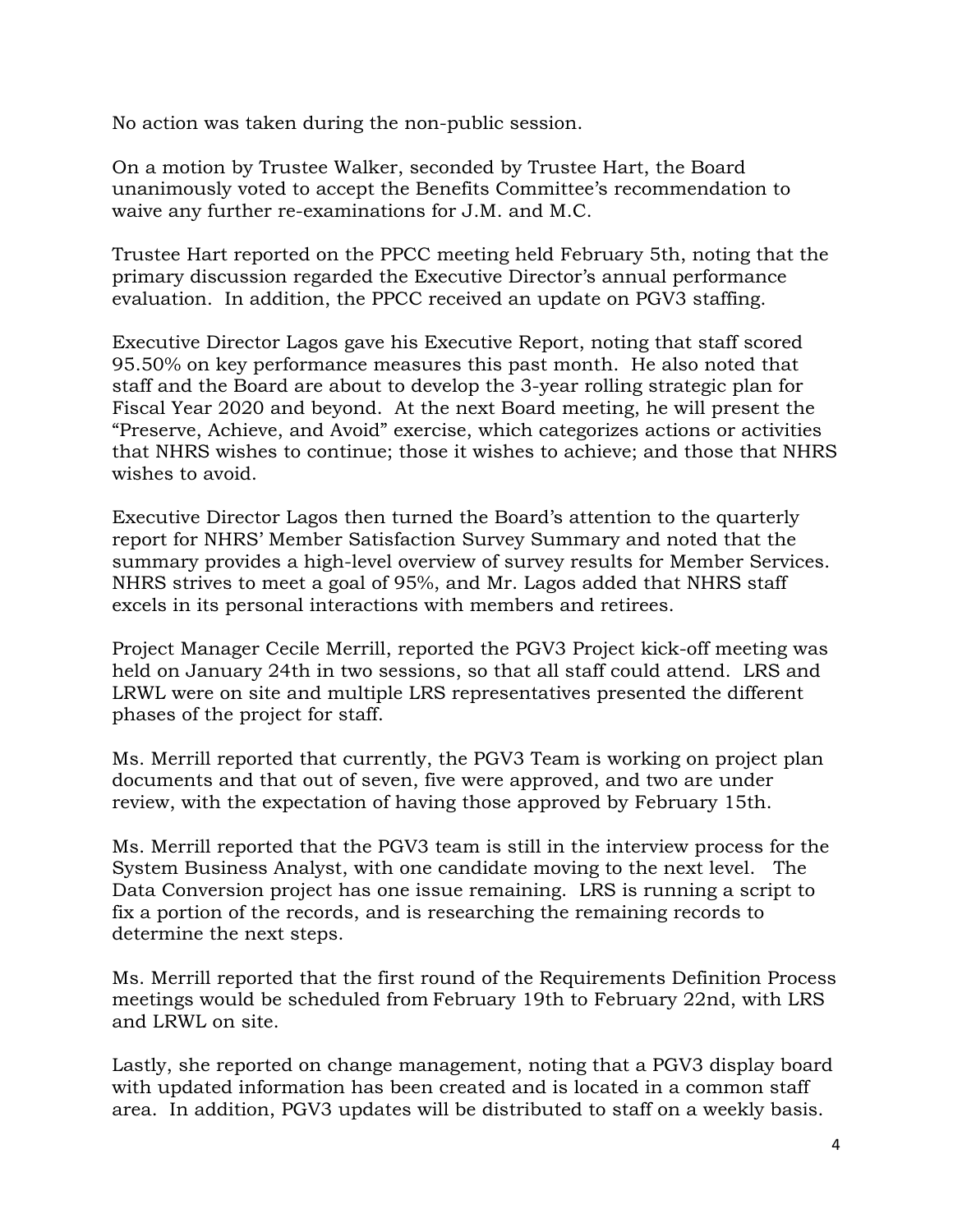Executive Director Lagos added that the utilization of LRWL, who is NHRS' outsourced and part-time project management partner, is working out very well so far. LRWL is very experienced and has worked with LRS on multiple implementations, which has proven beneficial in the early phases of the project.

Chief Legal Counsel Tim Crutchfield reported further on the possible transition to paperless Board meetings, noting that staff will review the two RFI responses. Legal staff is also in the process of reviewing and scoring the responses for fiduciary, tax and benefit, and legislative counsel.

Director of Finance Gerard Murphy reported that the actuarial peer audit is in full swing, with weekly status update calls from Segal. As of February 11th, the audit is on schedule for a final report expected at the May or June Board meeting.

Mr. Murphy replied to questions regarding how Segal will audit GRS' work. He noted that Segal will take data, provided by NHRS, and re-calculate it since GRS would have calculated it, to ensure that the calculations are sound and the assumptions are reasonable.

Mr. Murphy noted that on January 25th, the System's 1099-R forms were sent to retirees and Finance and Member Services have been busy fielding phone questions on those forms.

Mr. Murphy reviewed this month's financial report, noting that it is the first time that expenses associated with the PGV3 project are shown in the monthly Budget vs Actual analysis.

Director of IT Frank Clough reported that for quite a few years NHRS has been using a product called File Upload, which is how the Board received its electronic meeting materials each month. Recently, IT received word that File Upload has reached its end-of-life and was flagged with a number of vulnerabilities. NHRS is now moving to Citrix Fileshare, which will be deployed later in the week. Instructions on how to use the product will be provided to all Trustees, and staff will be prepared to assist with any issues, which may arise.

A new Information Systems Security Officer (ISSO) has recently been hired. One of the ISSO's first duties will be to remediate the Security Audit findings, which scans all systems within NHRS. The first priority from that audit will be to resolve and remediate all critical findings. Executive Director Lagos noted that he is very pleased with the new hire, noting the importance of directing additional resources to system security issues.